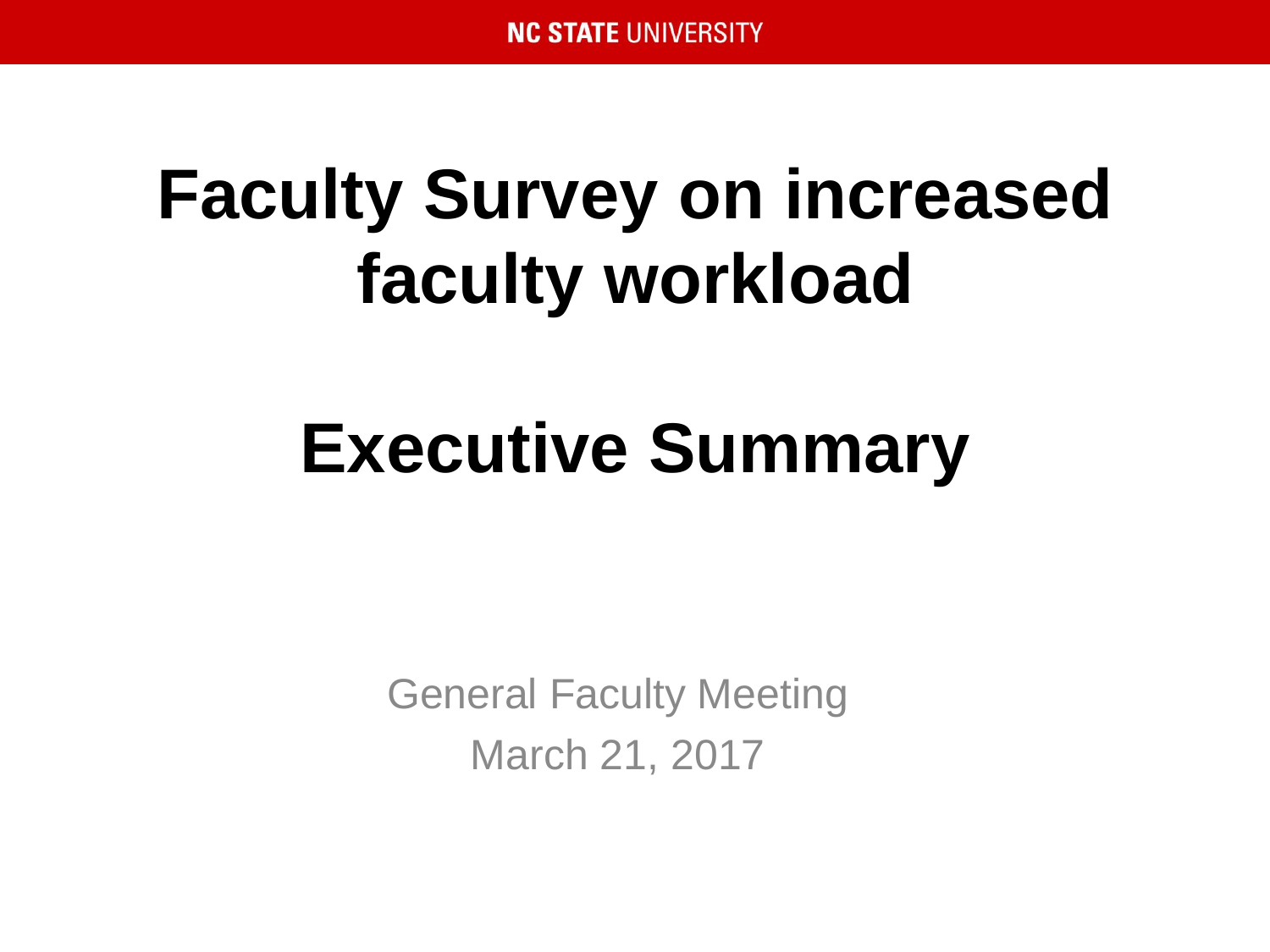## **Background**

- An issue of concern was presented to the Faculty Senate regarding increased faculty workload.
- Working with OIRP, the Governance and Personnel Policy Committee designed and distributed a survey on faculty burdens.
- The survey was done to try to quantify anecdotal concerns about increased faculty workload over the past 5 years.
- Faculty (here >5 years) were asked to offer estimates regarding increased number of hours for tasks extraneous (to our core mission) required.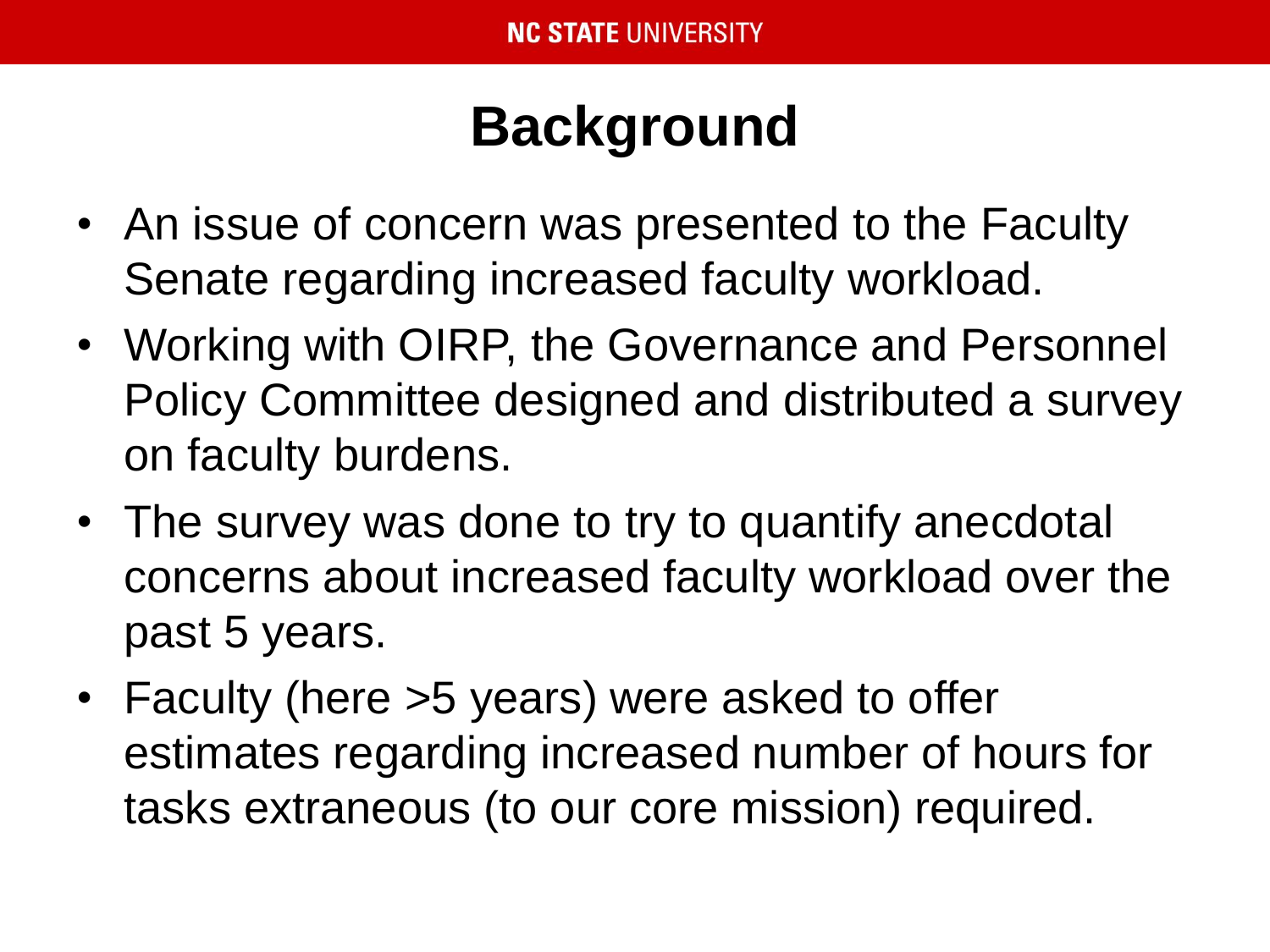#### **Response Summary**

- More than 700 faculty responded, a substantial response rate of almost 50%. Every college had a significant response rate.
- Fewer than 20% of faculty reported "no" increased burden.
- More than 50% of the respondents reported they were spending "notably more" or a "great deal" more time on tasks.
- Top two areas of the source of increased workload:
	- Uncompensated administrative work
	- Assessment tasks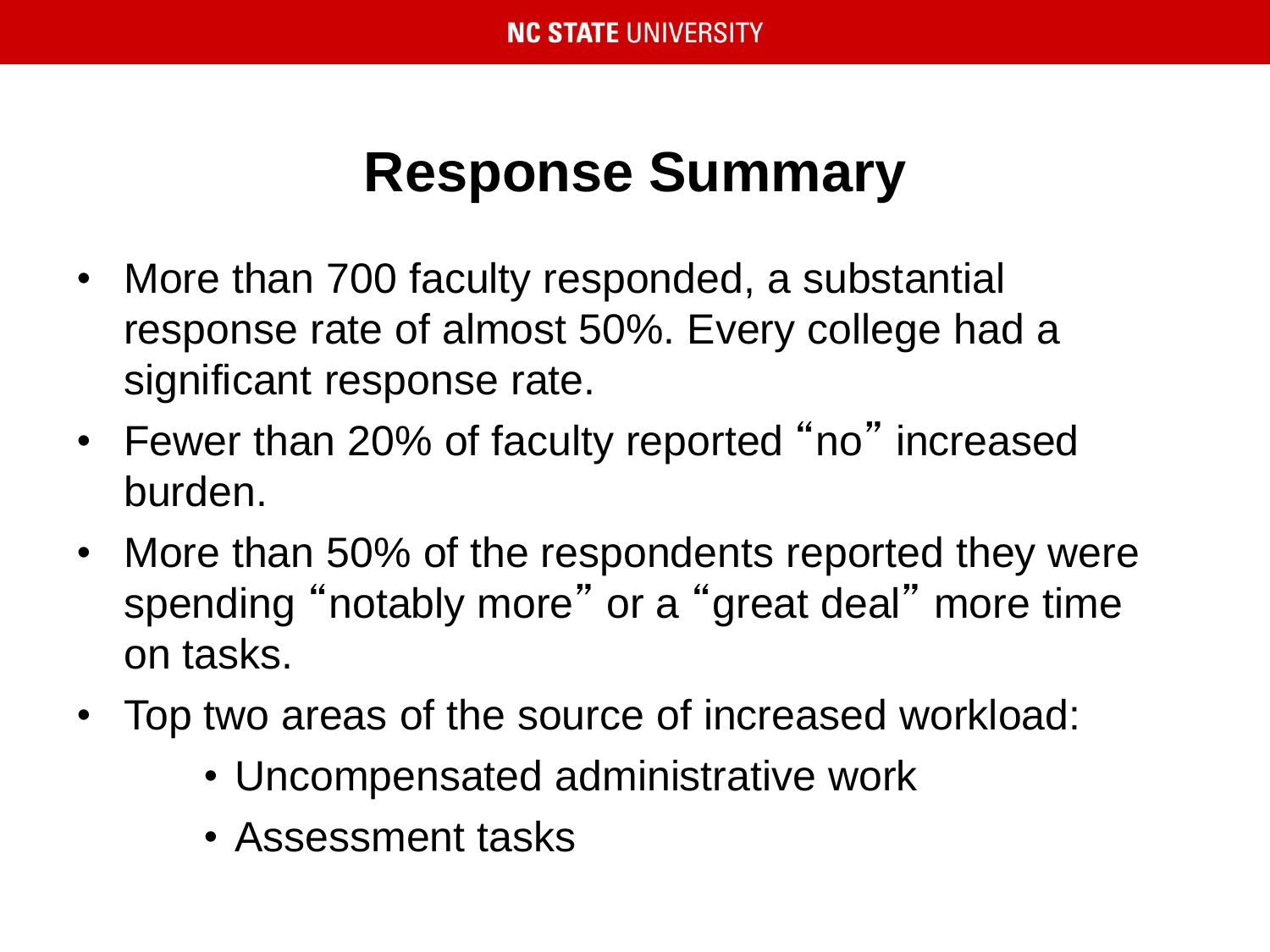#### **Response rate by College**

| <b>Agriculture and Life Sciences</b> | 130 | 44.1% |
|--------------------------------------|-----|-------|
| Design                               | 16  | 39.0% |
| <b>Education</b>                     | 44  | 68.8% |
| Engineering                          | 95  | 36.1% |
| <b>Natural Resources</b>             | 44  | 51.8% |
| <b>Humanities and Social Science</b> | 150 | 52.3% |
| <b>Sciences</b>                      | 110 | 45.6% |
| Textiles                             | 23  | 47.9% |
| <b>Veterinary Medicine</b>           | 48  | 43.2% |
| Management                           | 34  | 46.6% |
| <b>DASA</b>                          | 20  | 47.6% |
| <b>Total</b>                         | 714 |       |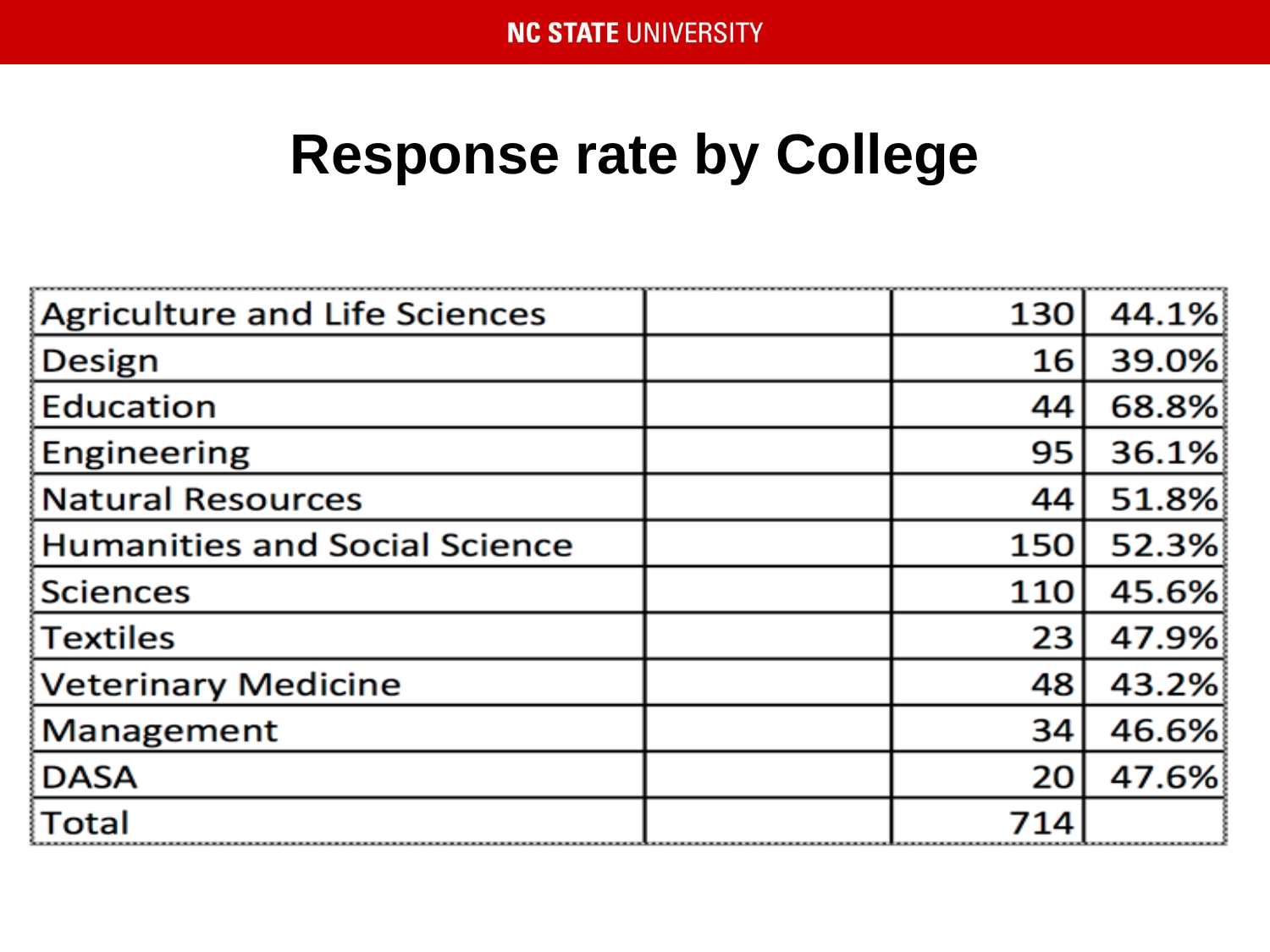#### **Has your time spent on non-core tasks increased?**

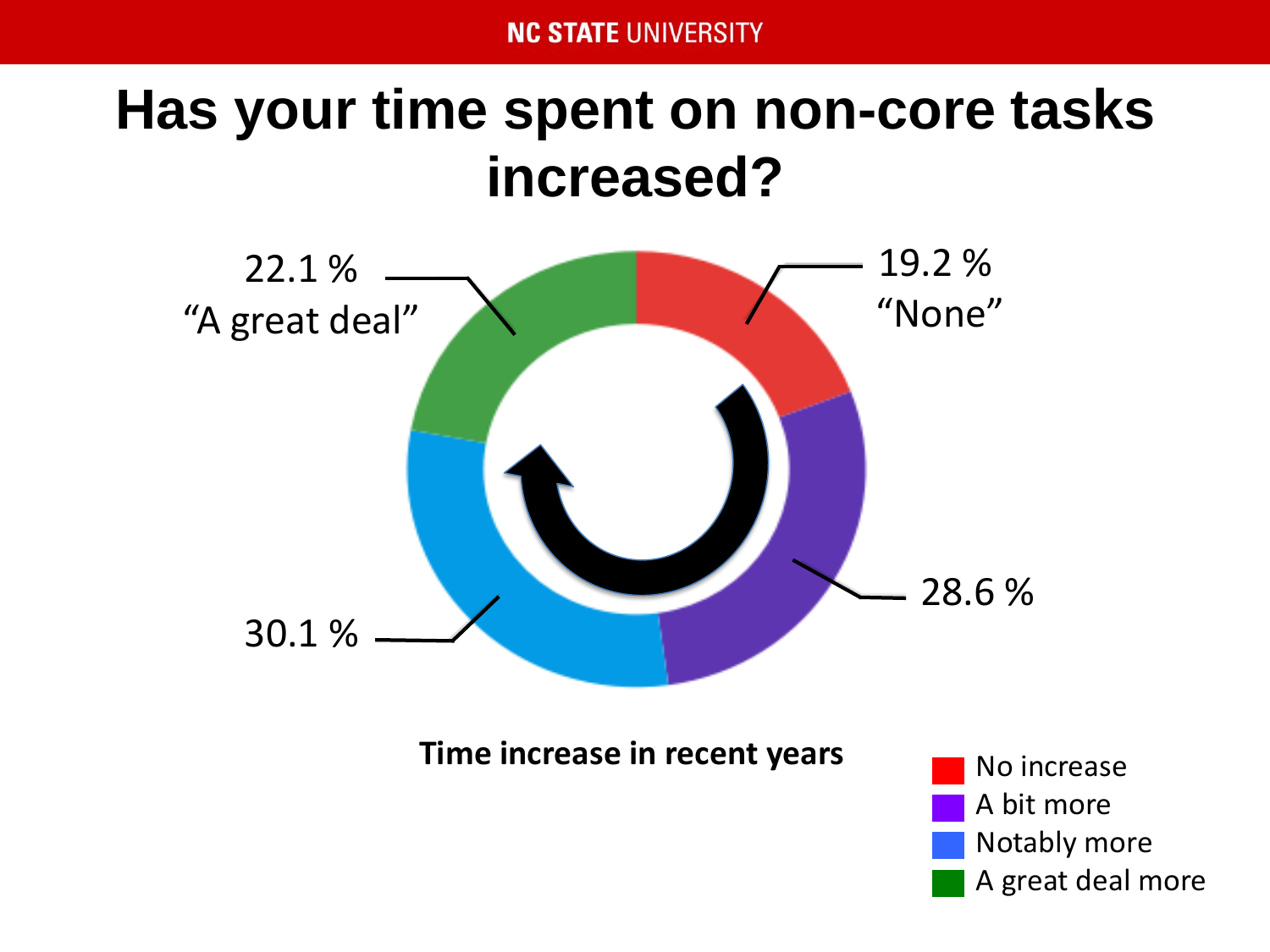#### **Has your time spent on non-core tasks increased?**

| <b>Response</b>                                                                                              | <b>Percent</b> | # Respondents |
|--------------------------------------------------------------------------------------------------------------|----------------|---------------|
| $No$ – in recent years I have spent about<br>the same amount of time on such tasks as<br>I have in the past. | 19.2           | 125           |
| Yes – recently I have been spending a bit<br><b>more</b> time on such tasks than I have in the<br>past       | 28.6           | 186           |
| Yes – recently I have been spending<br>notably more time on such tasks than I<br>have in the past            | 30.1           | 196           |
| Yes – recently I have been spending a<br>great deal more time on such tasks than I<br>have in the past       | 22.1           | 144           |
| Total                                                                                                        |                |               |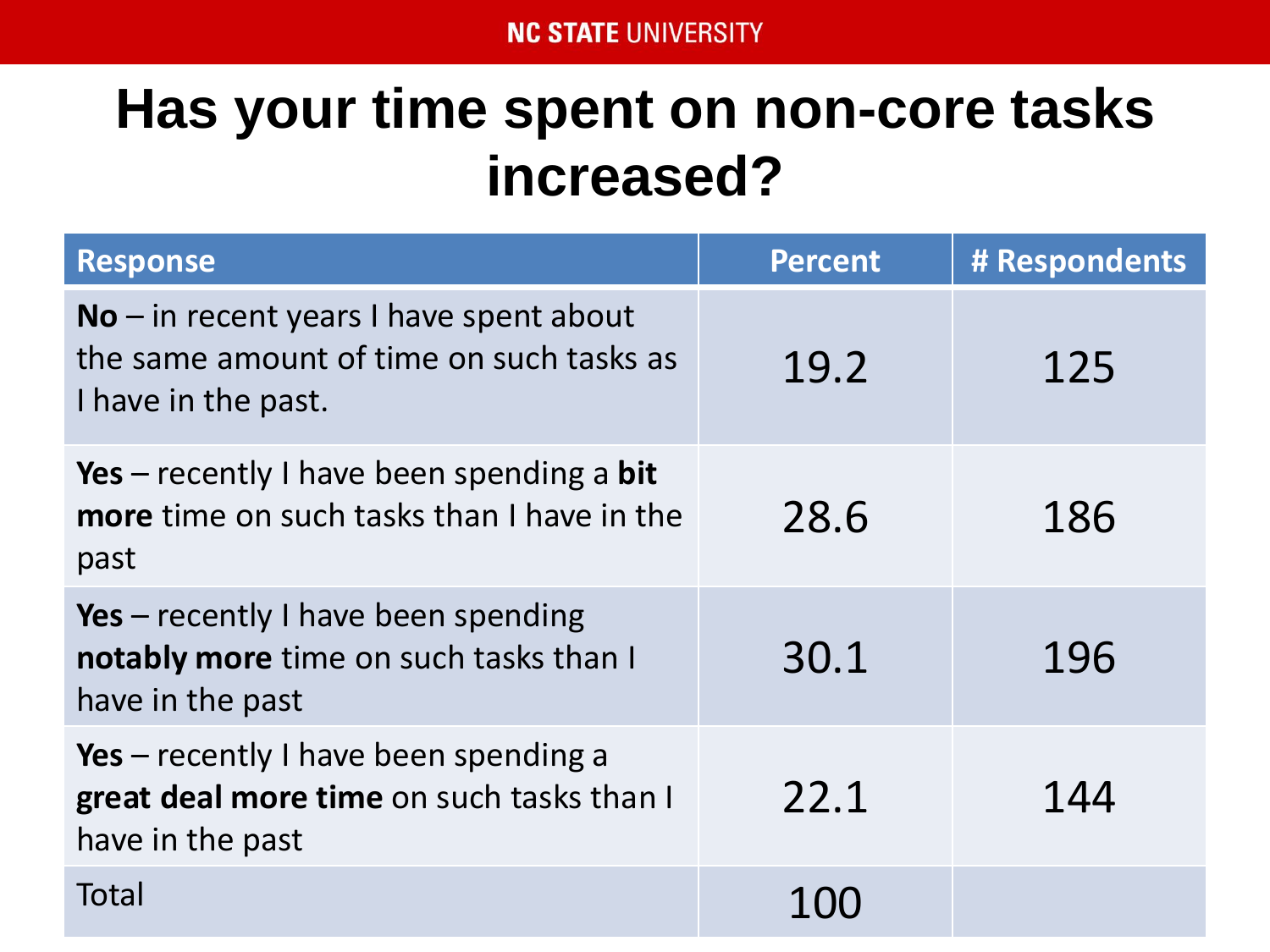### **Estimates on increased time (hours) on non-core tasks**

|                                           |          | $1 - 10$     | $11 - 25$ | 26-50 | $51 - 75$ | > 75         | "Weighted" |
|-------------------------------------------|----------|--------------|-----------|-------|-----------|--------------|------------|
|                                           | No.      | <b>hours</b> | hours     | hours | hours     | additional   | average    |
| Category                                  | increase | more         | more      | more  | more      | <b>hours</b> | increase   |
| Other (please specify)                    | 13.2%    | 26.5%        | 23.5%     | 14.7% | 13.2%     | 8.8%         | 26.5       |
| Other (please specify)                    | 32.4%    | 20.6%        | 13.2%     | 13.2% | 7.4%      | 13.2%        | 23.7       |
| Uncompensated administrative work         | 14.4%    | 31.9%        | 26.8%     | 14.0% | 7.2%      | 5.7%         | 20.8       |
| Faculty meetings & committee work         | 17.4%    | 32.3%        | 29.5%     | 10.8% | 7.0%      | 3.0%         | 17.8       |
| Grant/budget management                   | 30.1%    | 26.2%        | 21.1%     | 11.2% | 6.0%      | 5.4%         | 17.4       |
| Collection/reporting of assessment data   | 21.2%    | 41.6%        | 24.0%     | 7.9%  | 3.4%      | 1.9%         | 13.1       |
| Filling out of forms or reports for self- |          |              |           |       |           |              |            |
| assesment, scheduling, etc.               | 18.5%    | 48.0%        | 20.8%     | 7.9%  | 3.2%      | 1.7%         | 12.5       |
| <b>Hiring</b>                             | 33.1%    | 31.6%        | 20.9%     | 9.2%  | 3.4%      | 1.7%         | 12.4       |
| Classroom or distance education           |          |              |           |       |           |              |            |
| (captioning, recording, video editing,    |          |              |           |       |           |              |            |
| course action formalities)                | 46.0%    | 25.5%        | 13.3%     | 8.0%  | 2.5%      | 4.6%         | 12.0       |
| Travel authorizations                     | 22.3%    | 55.7%        | 15.2%     | 4.9%  | 1.3%      | 0.6%         | 8.7        |
| Maintenance and repair of equipment       | 57.1%    | 24.2%        | 10.3%     | 4.7%  | 2.1%      | 1.5%         | 7.4        |
| Student recruitment paperwork             | 45.5%    | 36.4%        | 10.9%     | 4.7%  | 1.9%      | 0.6%         | 7.3        |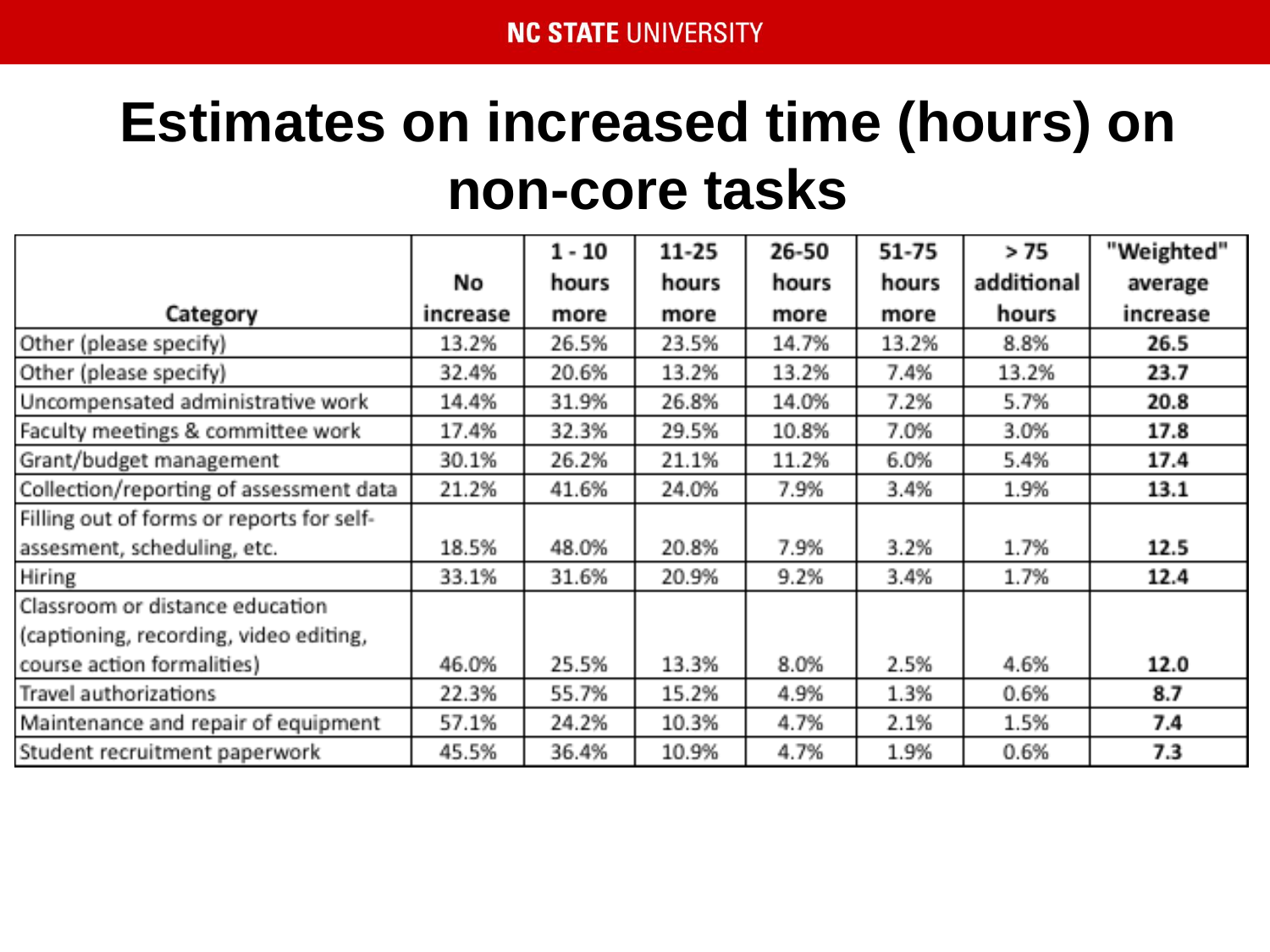**NC STATE UNIVERSITY** 

#### Increased time (hours) on non-core tasks: Weighted Average

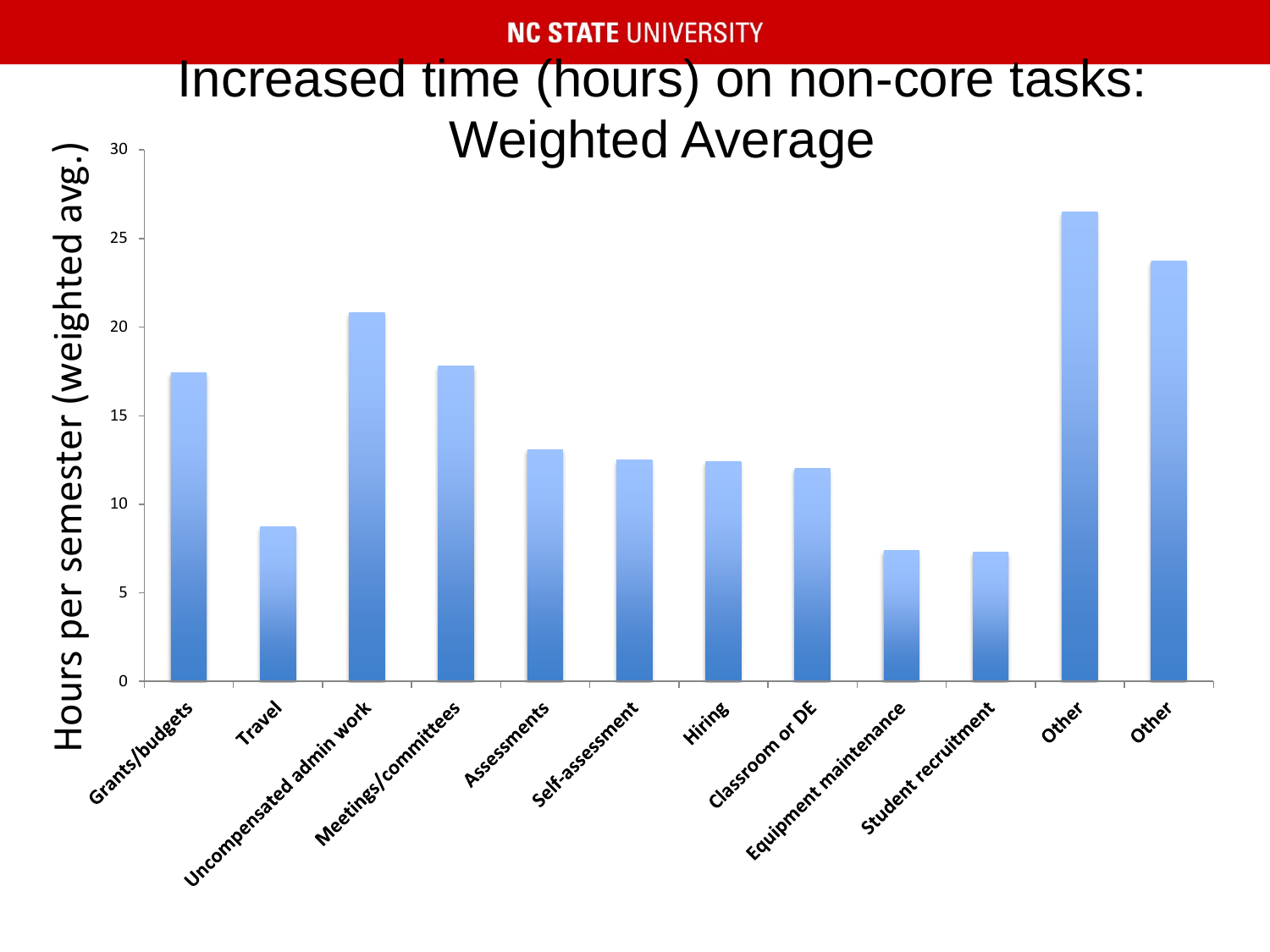#### **NC STATE UNIVERSITY**

#### Misimum and Meximum reports the **Increased time (hours) on non-core tasks:**



Minimum and maximum hours reported for each category divided by total faculty reporting for each.

(n= 318, 357, 397, 381, 366, 376, 308, 253, 198, 251, respectively)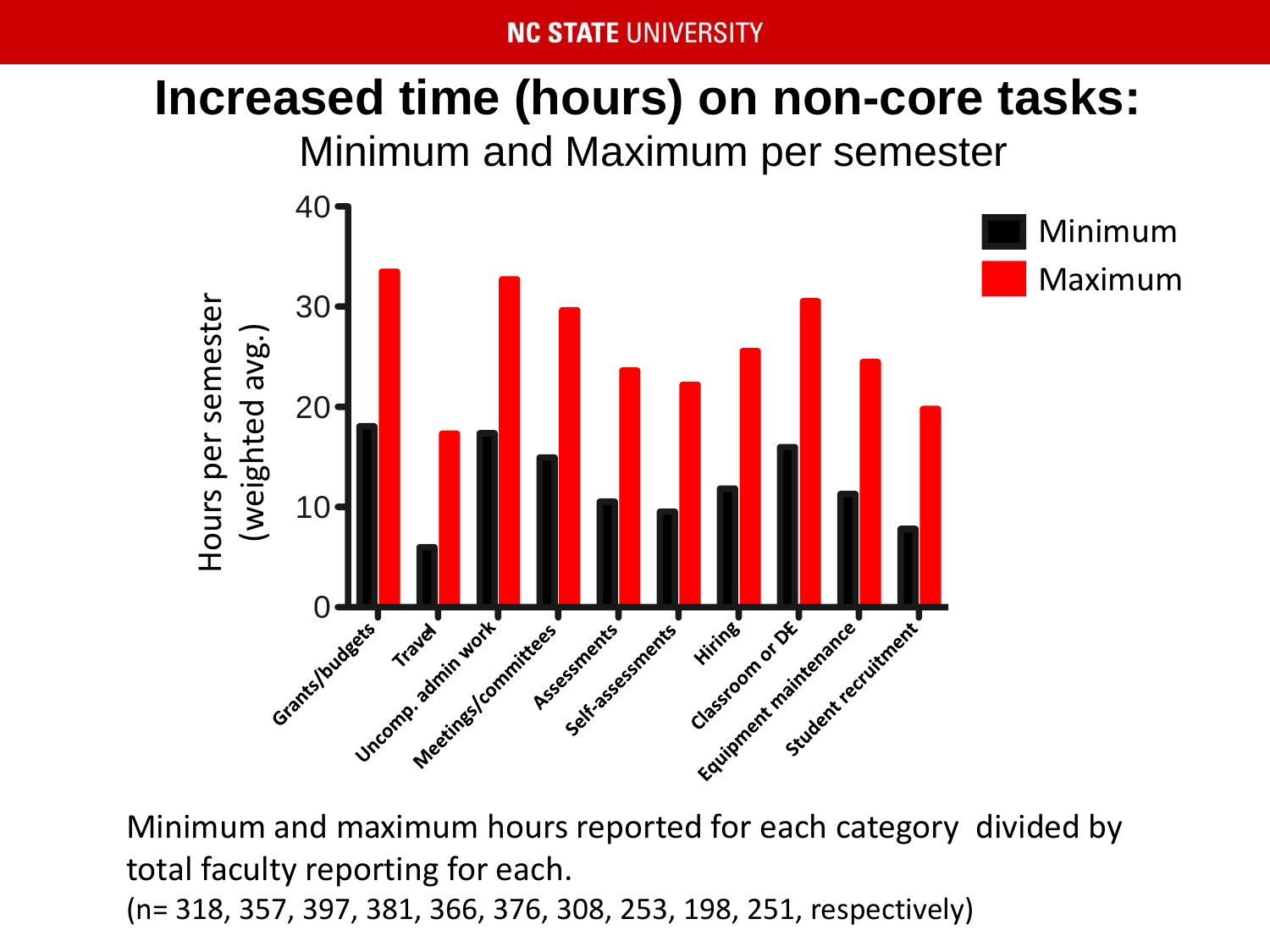#### **Summary of long-form prose answers**

- Centralization of support staff results in local expertise either being absent or residing with faculty whose time is spent on work that local staff used to do.
- Hiring has multiple HR roadblocks that don't respect principles of faculty governance.
- Administrative mandates introduce burdens without faculty buy-in. Those include assessment, but also business and grant transactions.
- Tying the above together is the sentiment that faculty time is regarded as free and infinitely expandable – the natural outcome of doing more with less.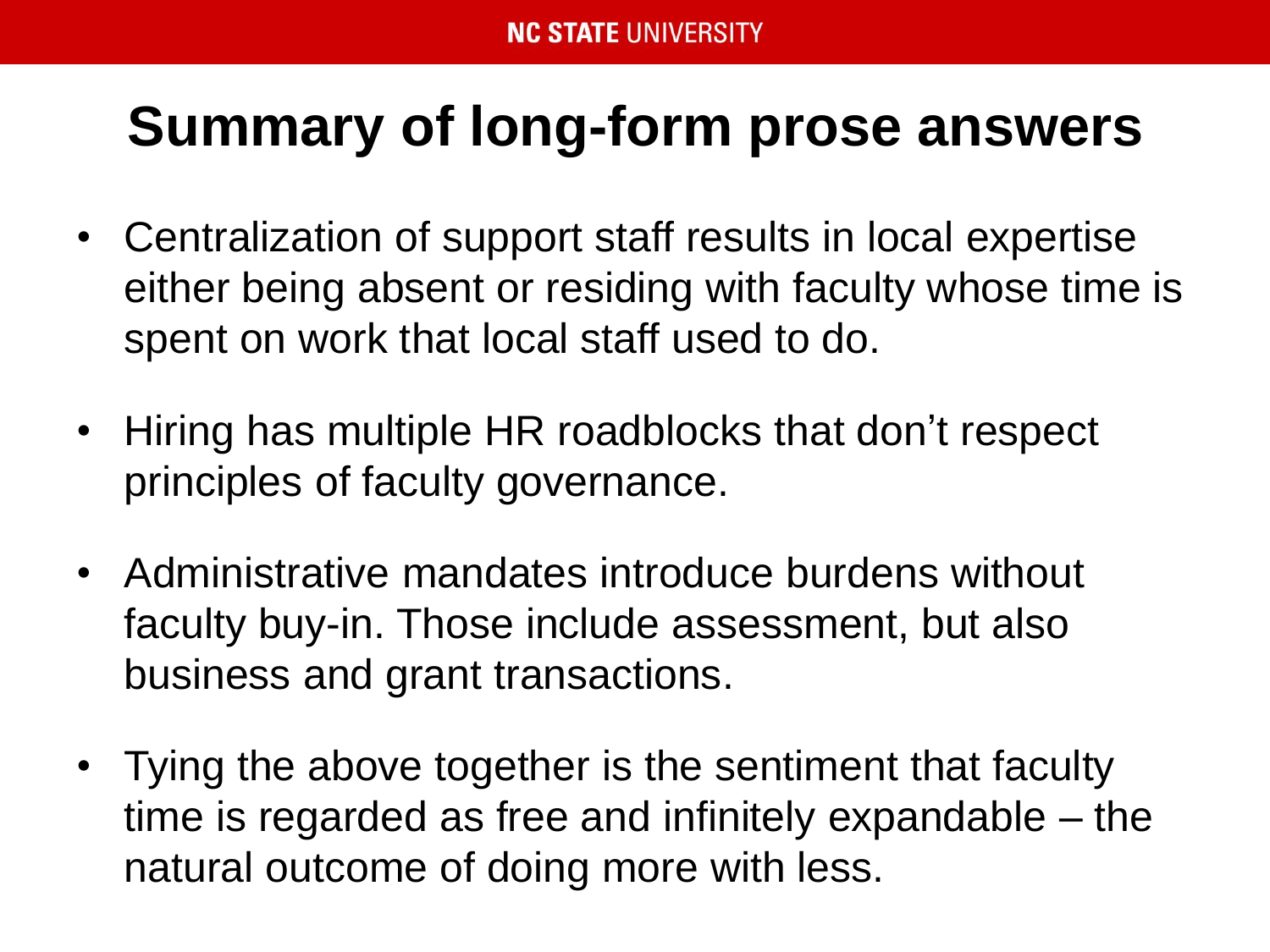#### **Consistent Theme**

- A consistent theme was "death by a thousand cuts" (expressed with that and similar metaphors), where the slow accretion of various forms of reporting turns into a mountain of work. Related problems:
	- clumsiness of the relevant software
	- remoteness (in both time and space) of the relevant support staff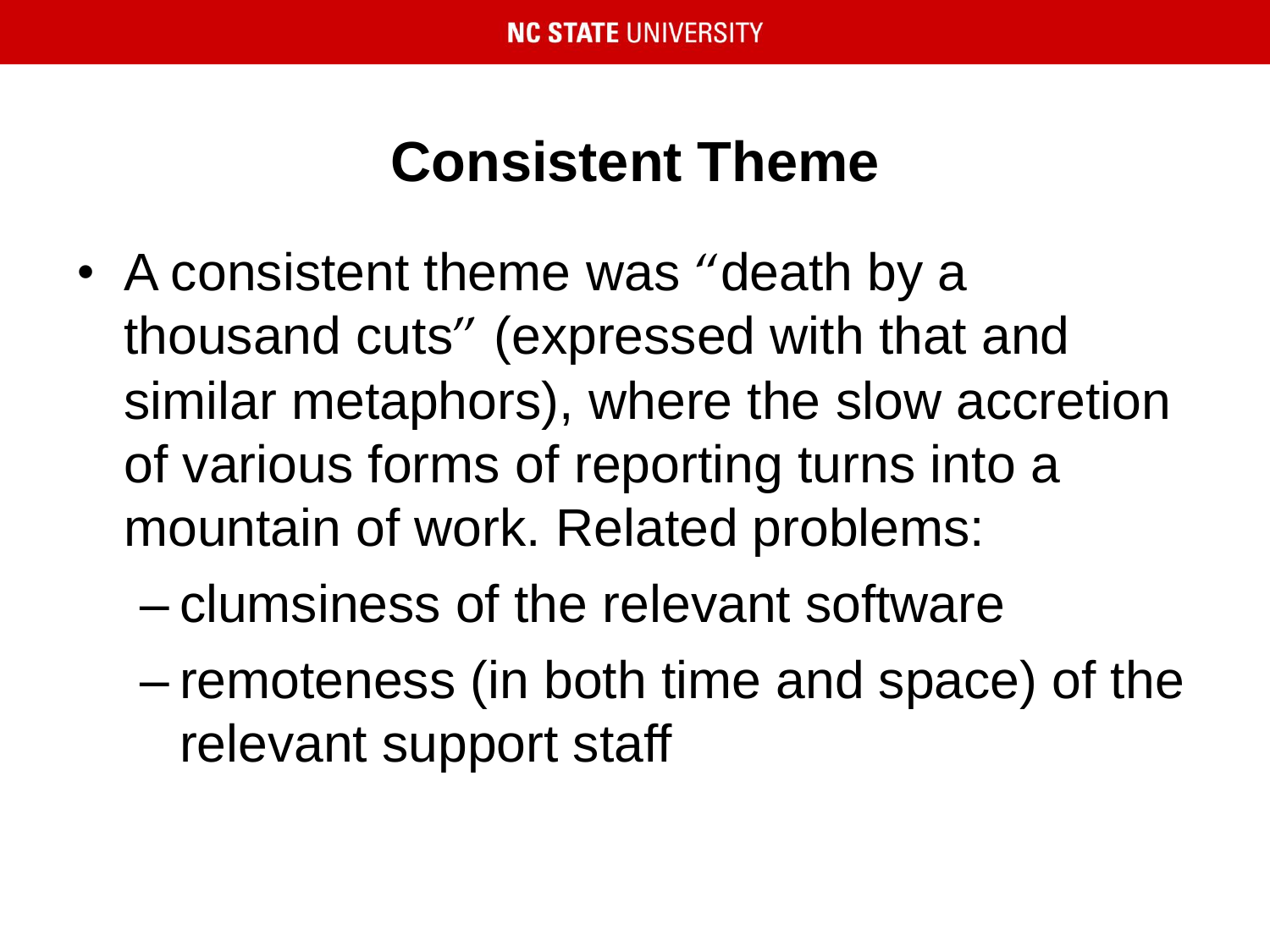## **Summary perceptions and thoughts**

- Faculty perceive administration "externalizes costs" by imposing them on faculty
	- leads to faculty perceiving their time is devalued
- Faculty also believe that many of the tasks are unnecessary inventions
	- this perception is widespread, and the data are compelling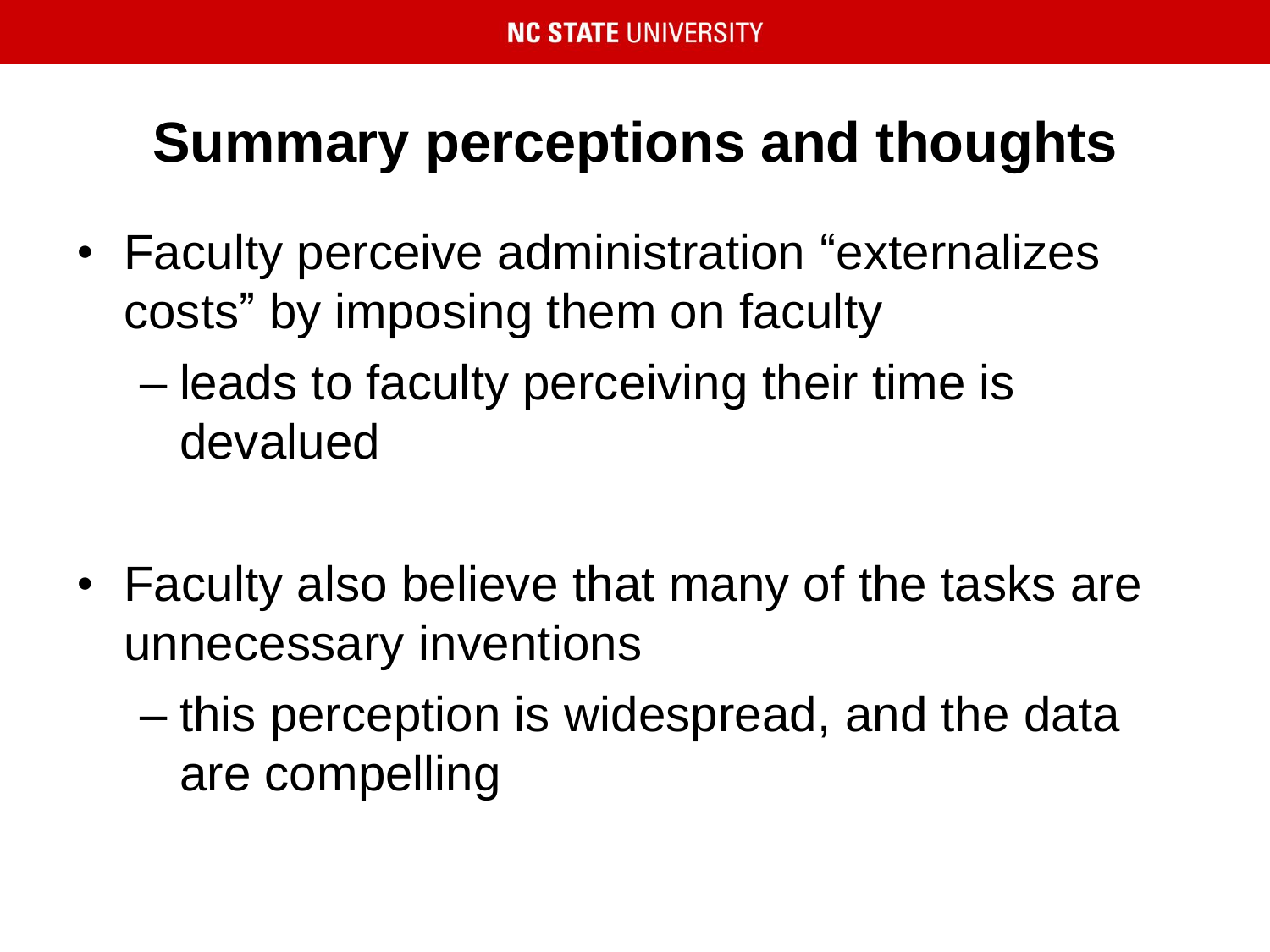#### **From symptoms and diagnosis to cure?**

- The symptoms seem clear, the diagnosis seems to involve multiple problems (over-centralization, administrative expansion, distrust of faculty, erosion of shared governance, …)
- Rather than have a piling-on gripe session, let's talk cures.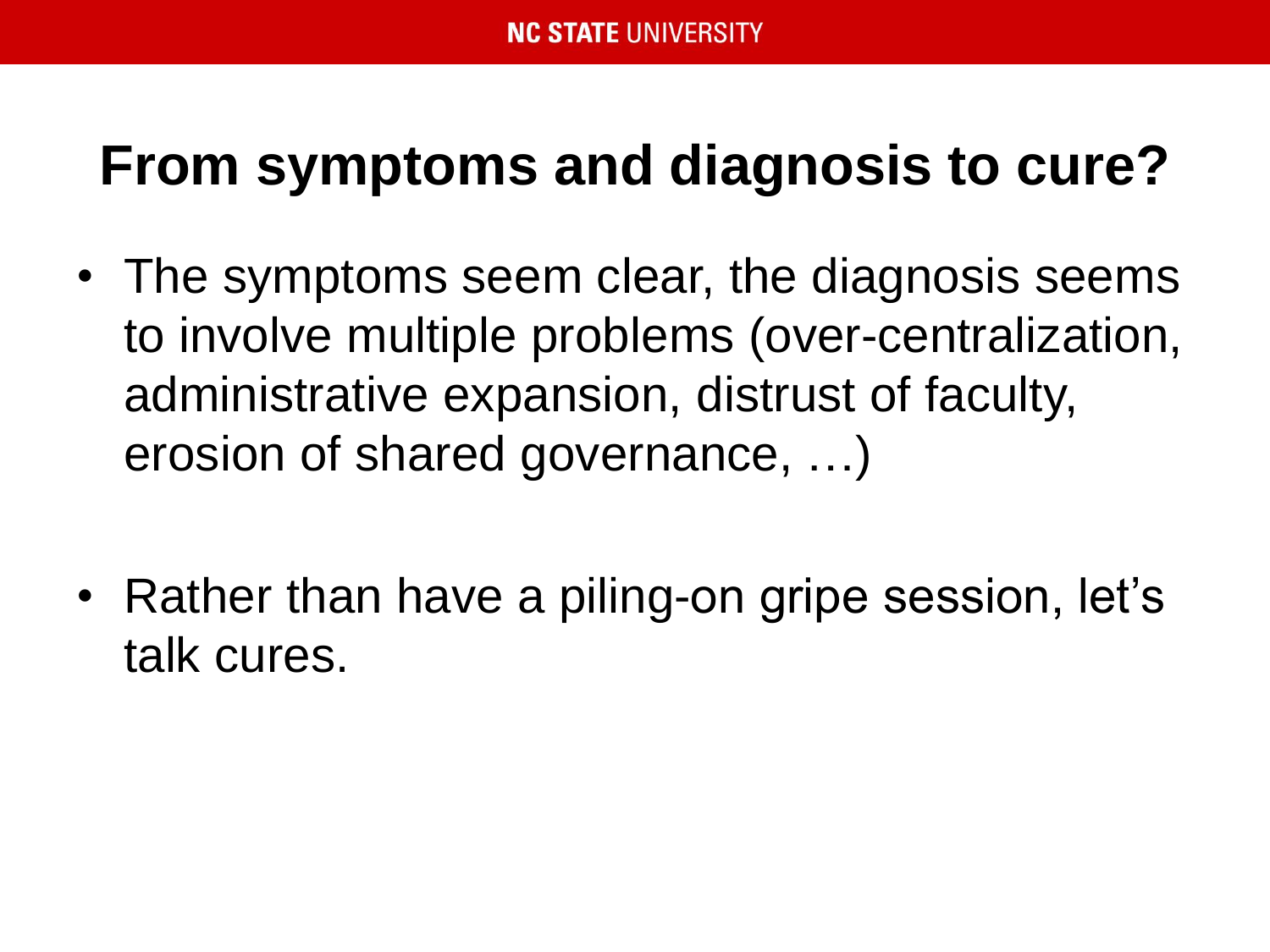#### **Cures?**

- Cornell recently completed a similar survey and report, with similar results. Their recommendations are very thoughtful.
- [https://blogs.cornell.edu/deanoffaculty/files/2016/09/Stre](https://blogs.cornell.edu/deanoffaculty/files/2016/09/Streamlining-res-admin-11-24-2015-258wrgp.pdf) amlining-res-admin-11-24-2015-258wrgp.pdf
- Our committee is developing some recommendations as well.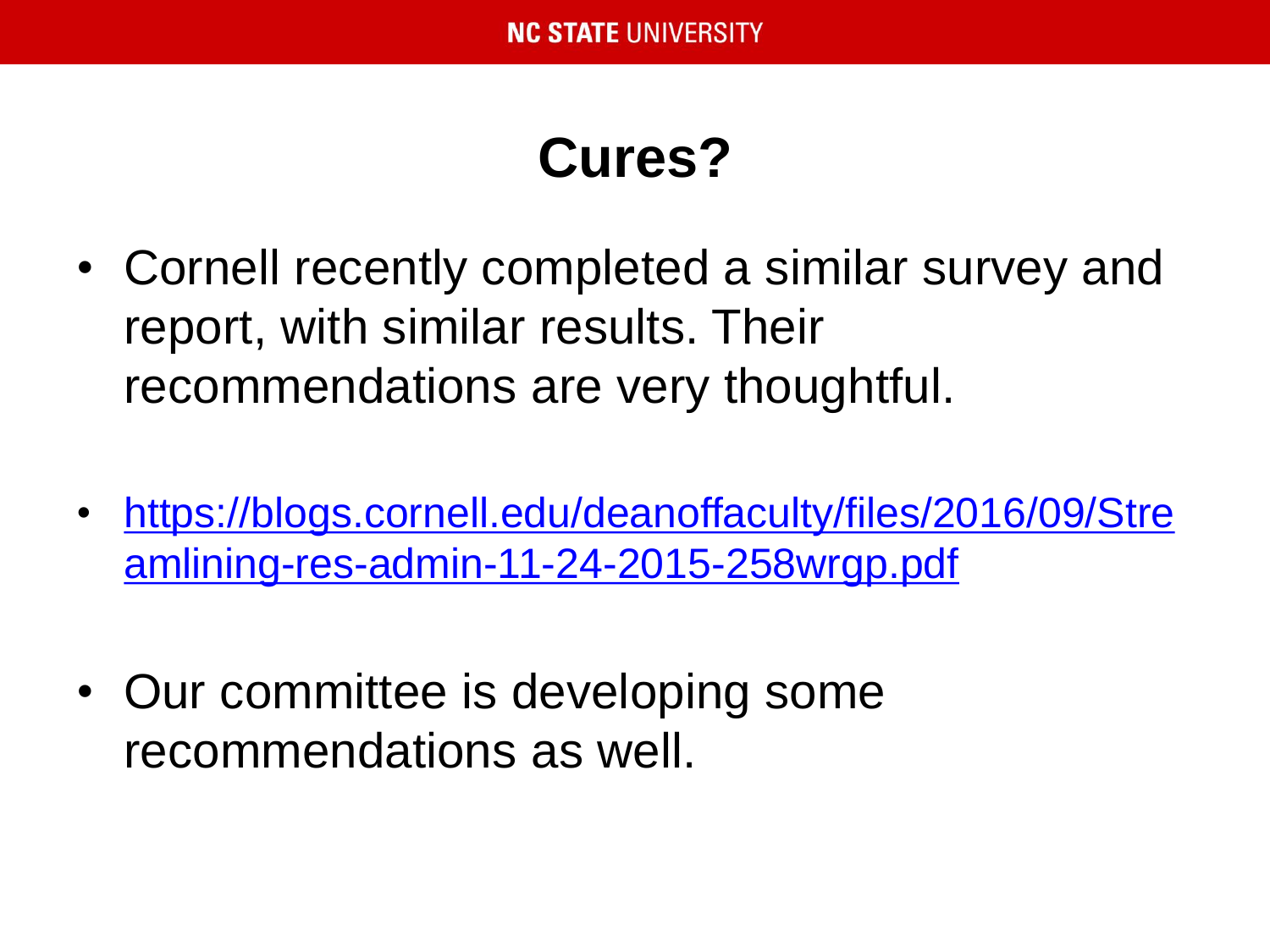### **The Cornell summary cure (mildly edited)**

- **Recommit to the idea that the highest university goal is excellence in research and teaching**, and *make all decisions about policy and procedure through this lens*.
- **Create mechanisms to evaluate all procedures** to be consistent with the above.
- **Create an anti-red-tape Czar** with power and authority to oversee and implement streamlining efforts and to cut through bureaucratic red tape.
- **Limit, and in some cases reverse, the centralization of staff**.
- **Align the goals and incentives of central staff to the faculty/staff in the units** and to the larger mission of the university.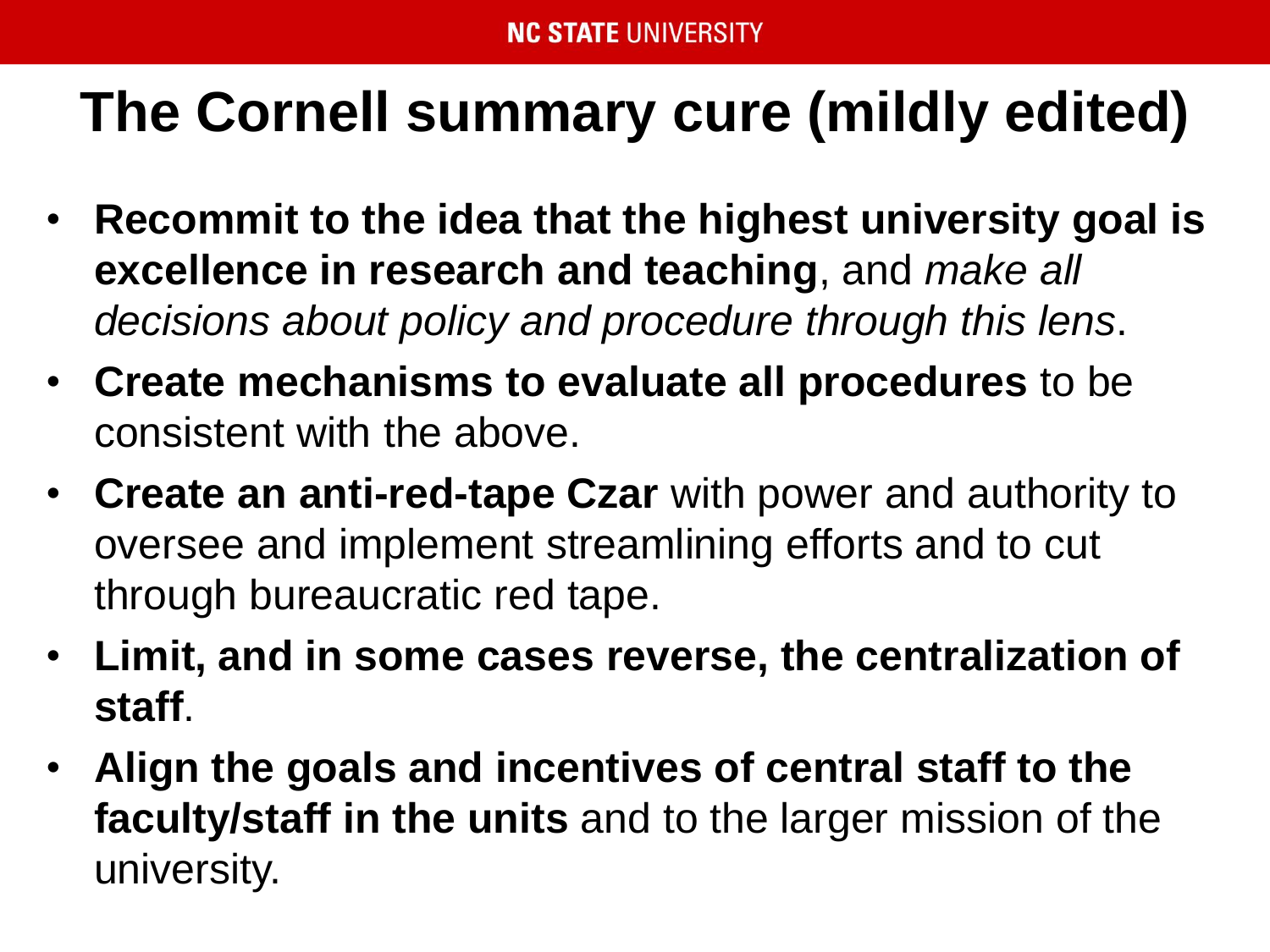#### **From our survey, broad categories of common issues (diagnoses) emerged:**

- HR (& hiring)
- Assessment (& Accreditation & Compliance)
- Grant administration
- Purchasing
- Travel
- Loss of staff expertise/centralization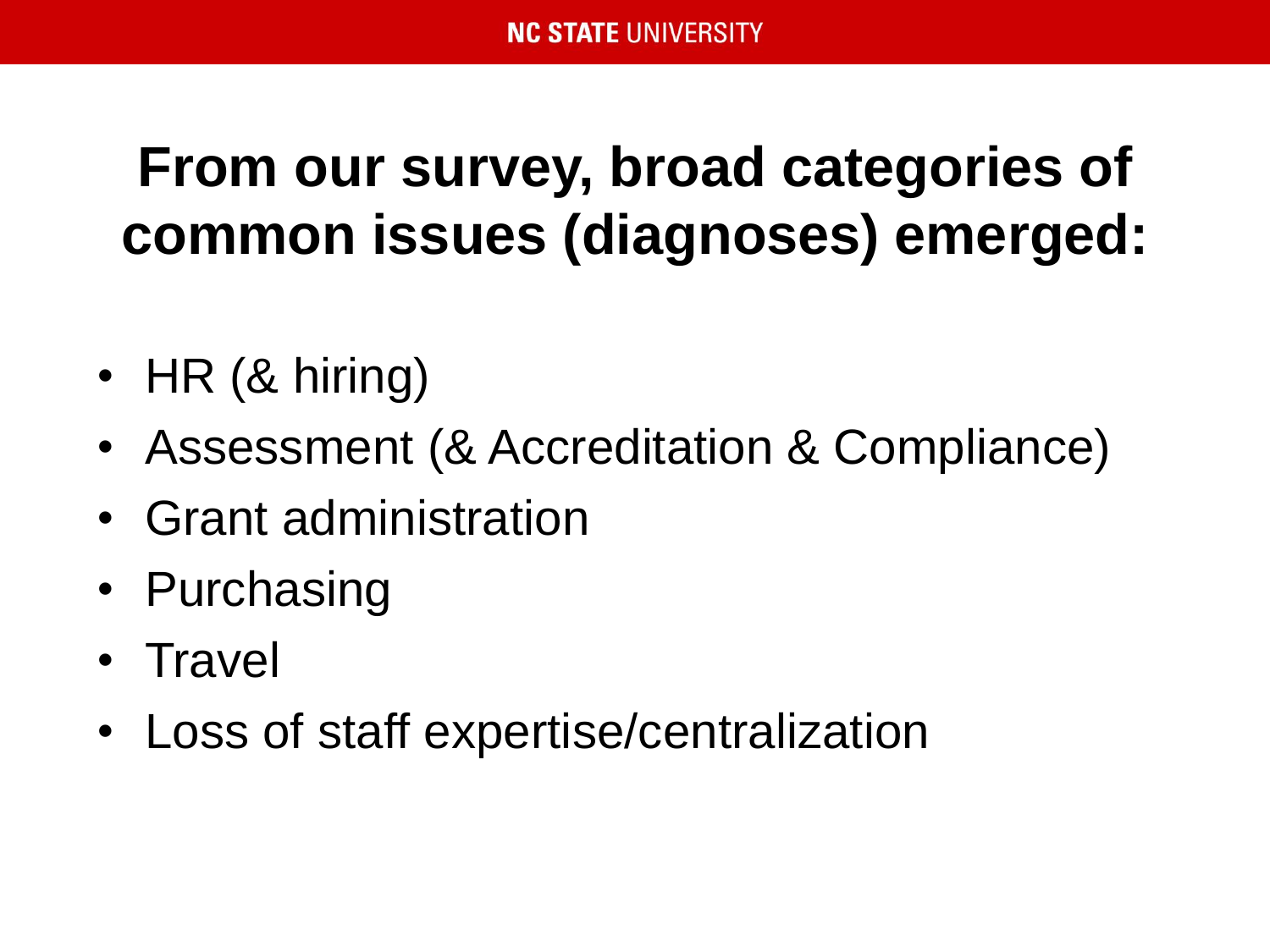## **The NC State summary cure (still in clinical trials)**

- Identify specific actions that could be taken in each of the broad diagnoses
- Develop a procedure for faculty and staff to report inefficiencies/redundancies and recommend changes in a non-onerous way so that tasks are eliminated or improved.
- Establish visits to departments by administration and support staff so they understand the systems and cultures better. Departments visit administration offices as well. (Cornell "mini sabbatical" idea)
- New procedures that impact faculty (and staff) time should include in their description, "How does this positively impact our primary missions of teaching and research (and outreach/extension too)?" Quantitative costbenefit analysis of all new procedures should be a requirement for all new proposals. Results of the analysis should be made available.
- Faculty input on specific cures.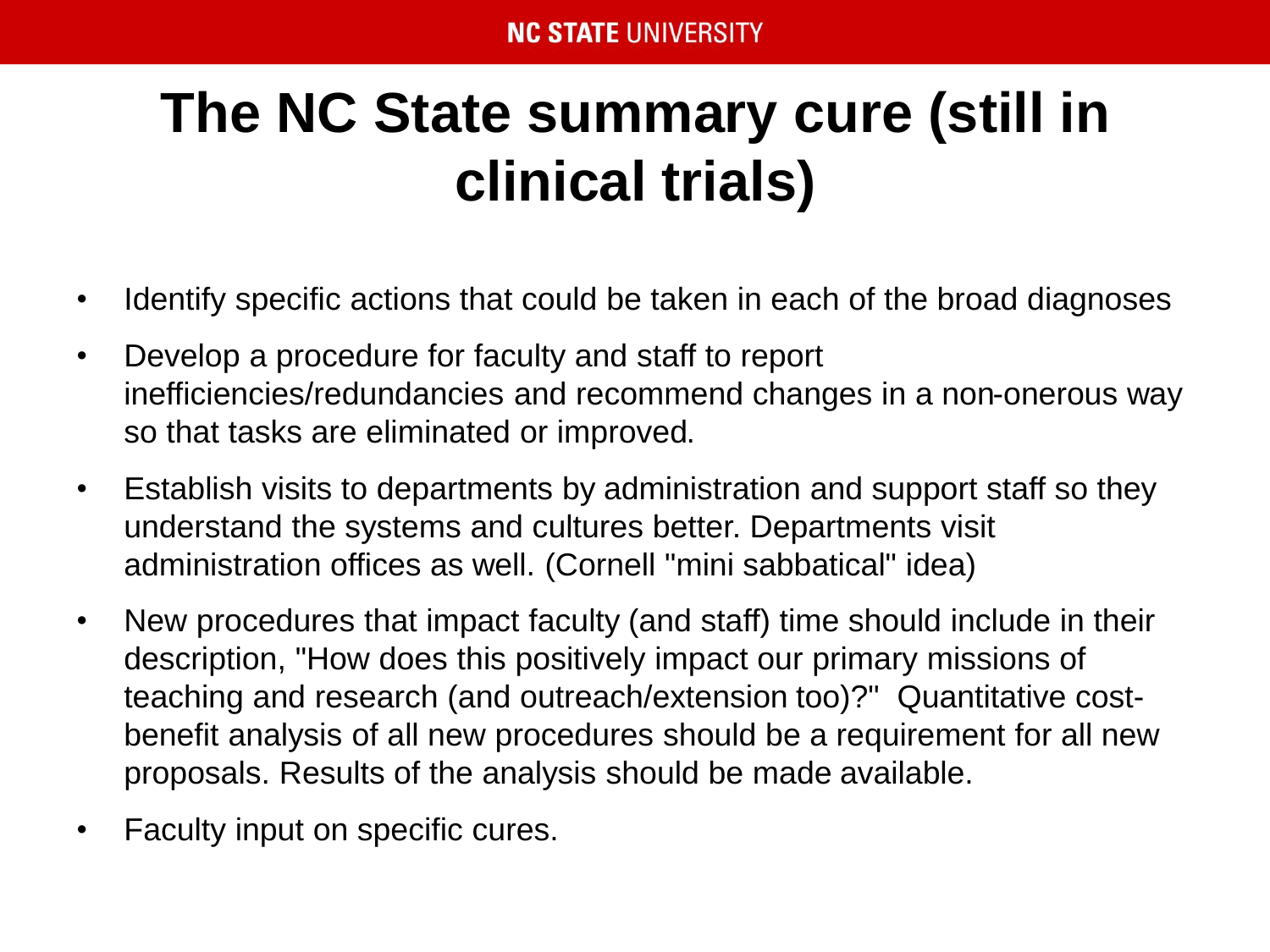#### **Experimental (possible) cures - HR**

1) Many of the survey respondents were exasperated at HR's handling of faculty hires. The information requirements and delays seem excessive, e.g. requiring the high school diploma of someone who had held a tenured position at NCSU and who is being hired for a one-year appointment.

#### **Action**

Have a representative group of department heads (or hiring liaisons) meet with the head of HR to discuss their problems and attempt to streamline the hiring of faculty.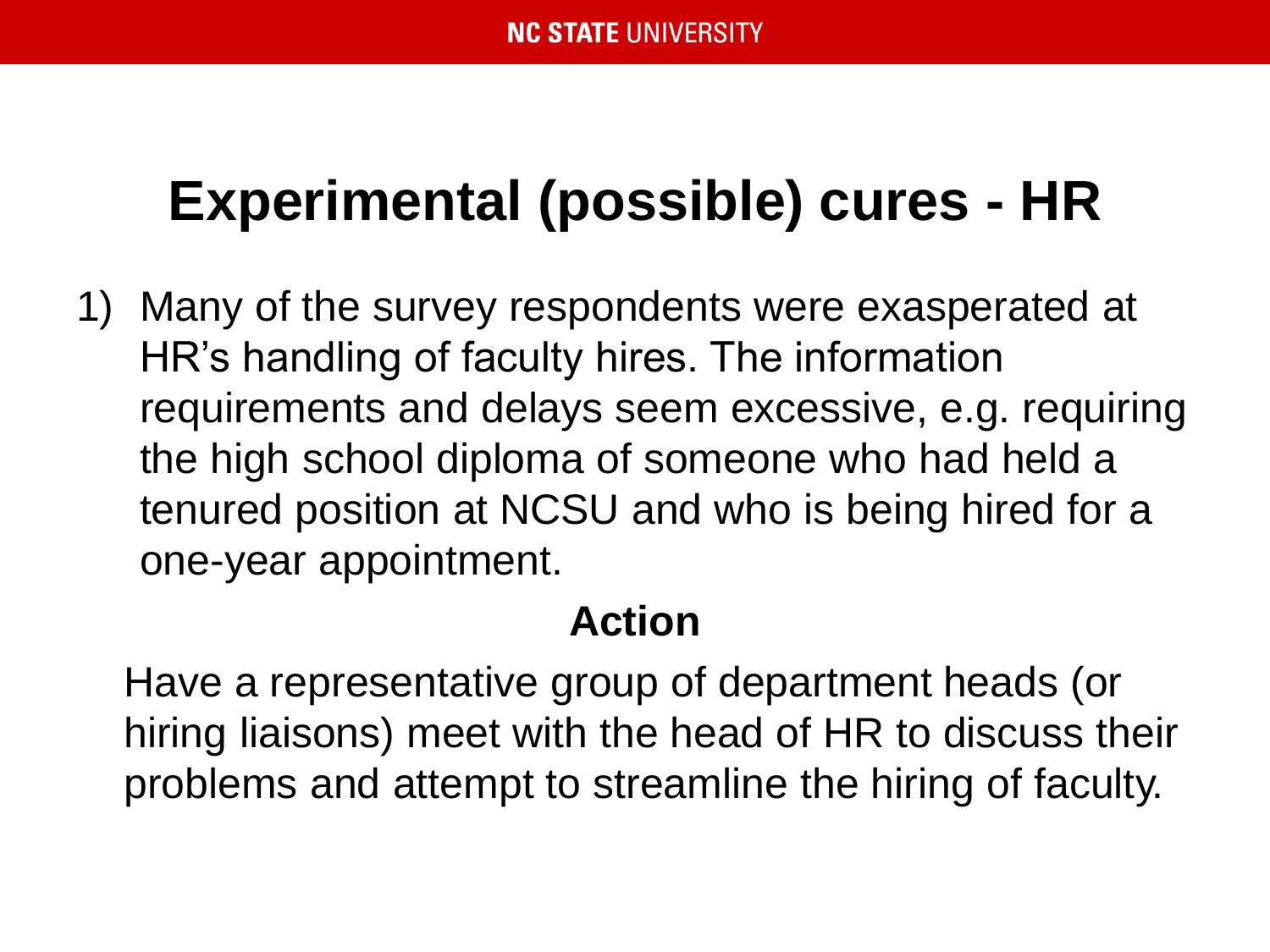#### **Cures - Travel**

2) Many faculty find that the new travel authorization procedures increase the time needed to receive reimbursement. Faculty perceive there is an assumption that they will overstate their expenses, and receipts are not always accepted without additional documentation. For example, when faculty submit meal expenses for a conference, they must also provide evidence that meals were not included in the conference registration.

#### **Action**

The administration could explain why this is now imposed on NCSU. For example, provide evidence that faculty have consistently overstated expenses in the past and therefore documentation is required. Explaining the need to provide personal bank or credit card statements, in addition to valid receipts, would be helpful.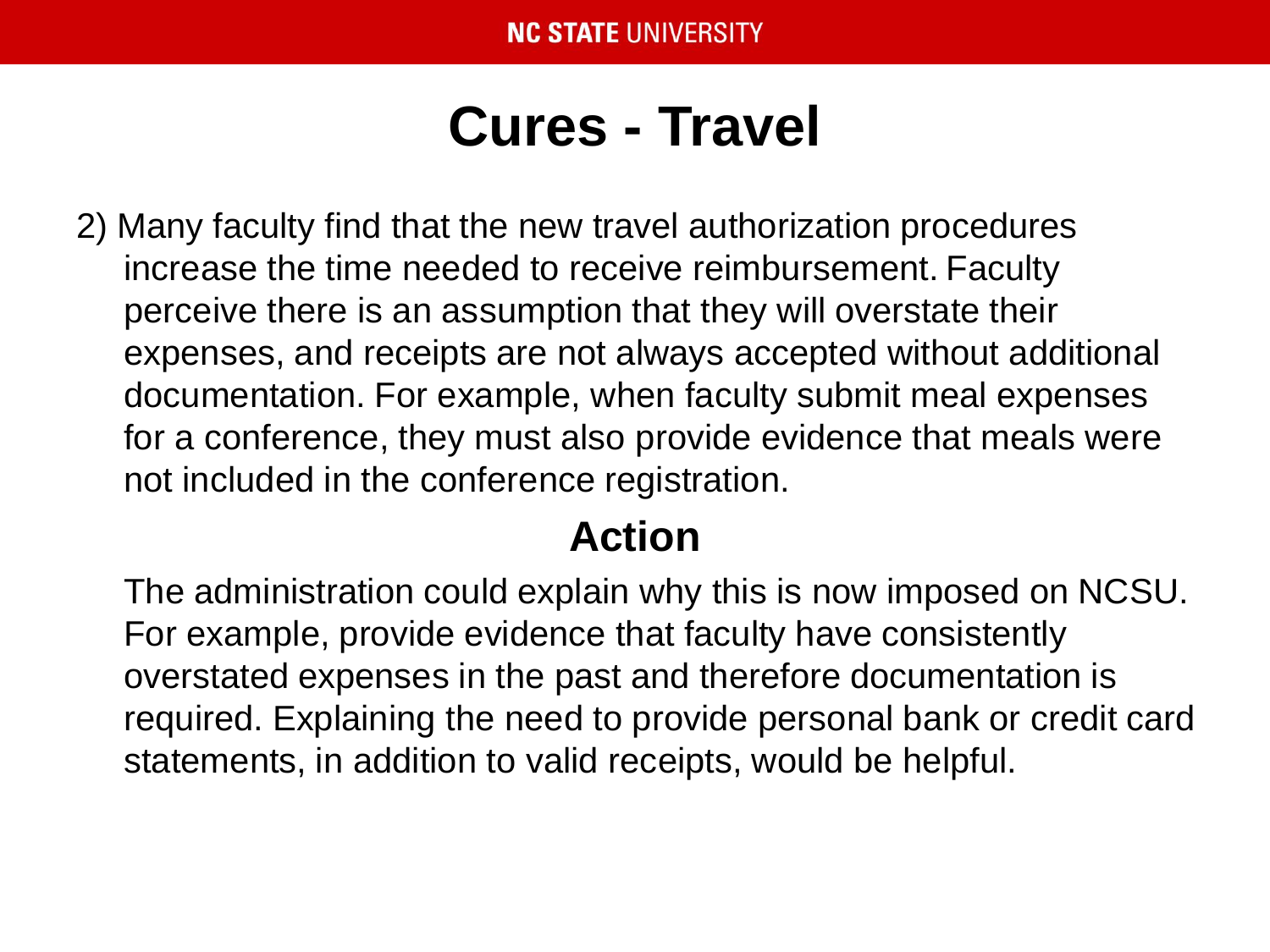#### **Cures – Grant administration**

3) Faculty perceive that staff support for grant administration and other tasks has fallen in recent years, requiring faculty to spend less time on research and teaching. Centralization of services is perceived to lower the quantity and quality of services. The Cornell study cited a study by the National Science Board that **PIs of federally-funded research are spending 42% of their time on administrative tasks**. The number of SPA and EPA positions at NCSU has not fallen over the last decade.

#### **Action**

Can the administration show centralization has reduced costs in excess of the opportunity costs of less teaching and research? Can we learn if these increased administration costs are forced on us by outside forces or are they administration decisions to minimize perceived risks?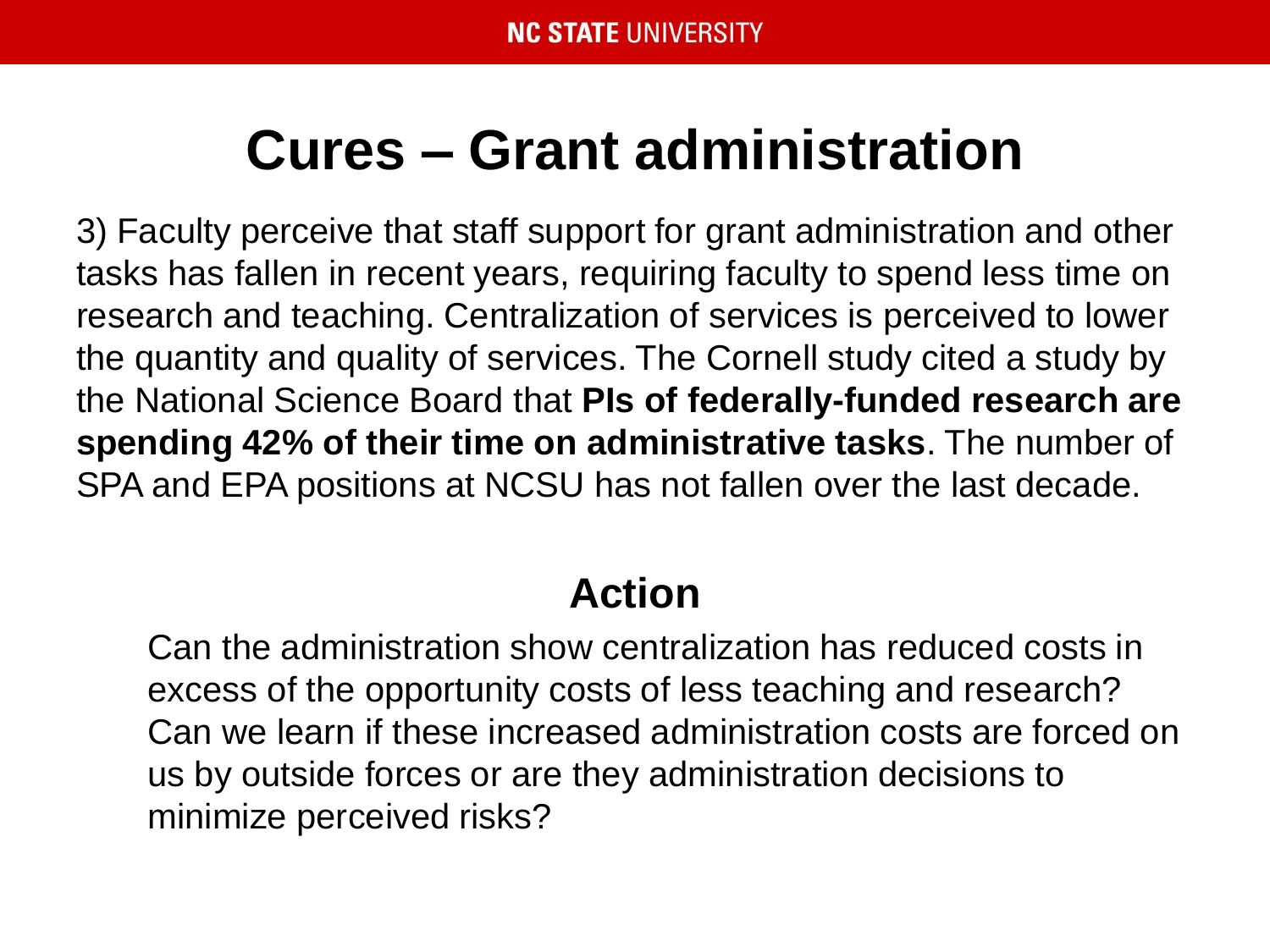#### **Cures - Assessment**

4) Many respondents mentioned the increase in assessment efforts, both assessments of individual faculty and of programs.

#### **Action**

Classify requirements into those externally required (*e.g.*  SACS) and those internally required to avoid some perceived problem or risk? Faculty would like to see evidence of the costs (including faculty time) and the expected benefits of these activities.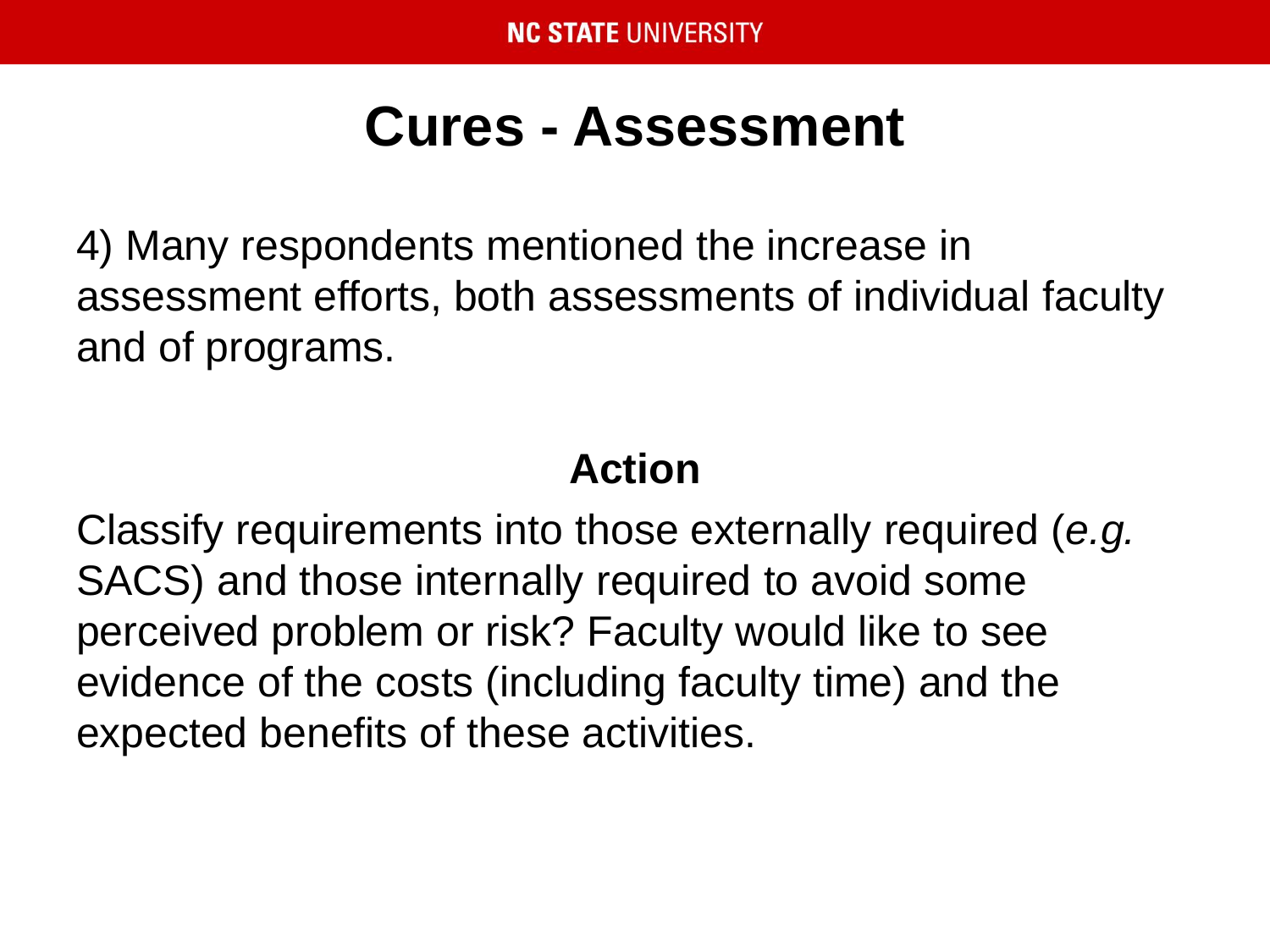### **Moving forward**

- We are working on a mechanism to collect anonymous suggestions. In the interim, if you have any "cures" to share, please email [beth\\_fath@ncsu.edu](mailto:beth_fath@ncsu.edu) or [auerbach@ncsu.edu](mailto:auerbach@ncsu.edu)
- Addressing multiple issues takes time. However, more transparent communication can guide us to improved processes for how we support one another on our campus.
- **We need to recommit to the idea that our highest university goal is excellence in research, teaching**, **and extension and make all decisions about policy and procedure through this lens.**